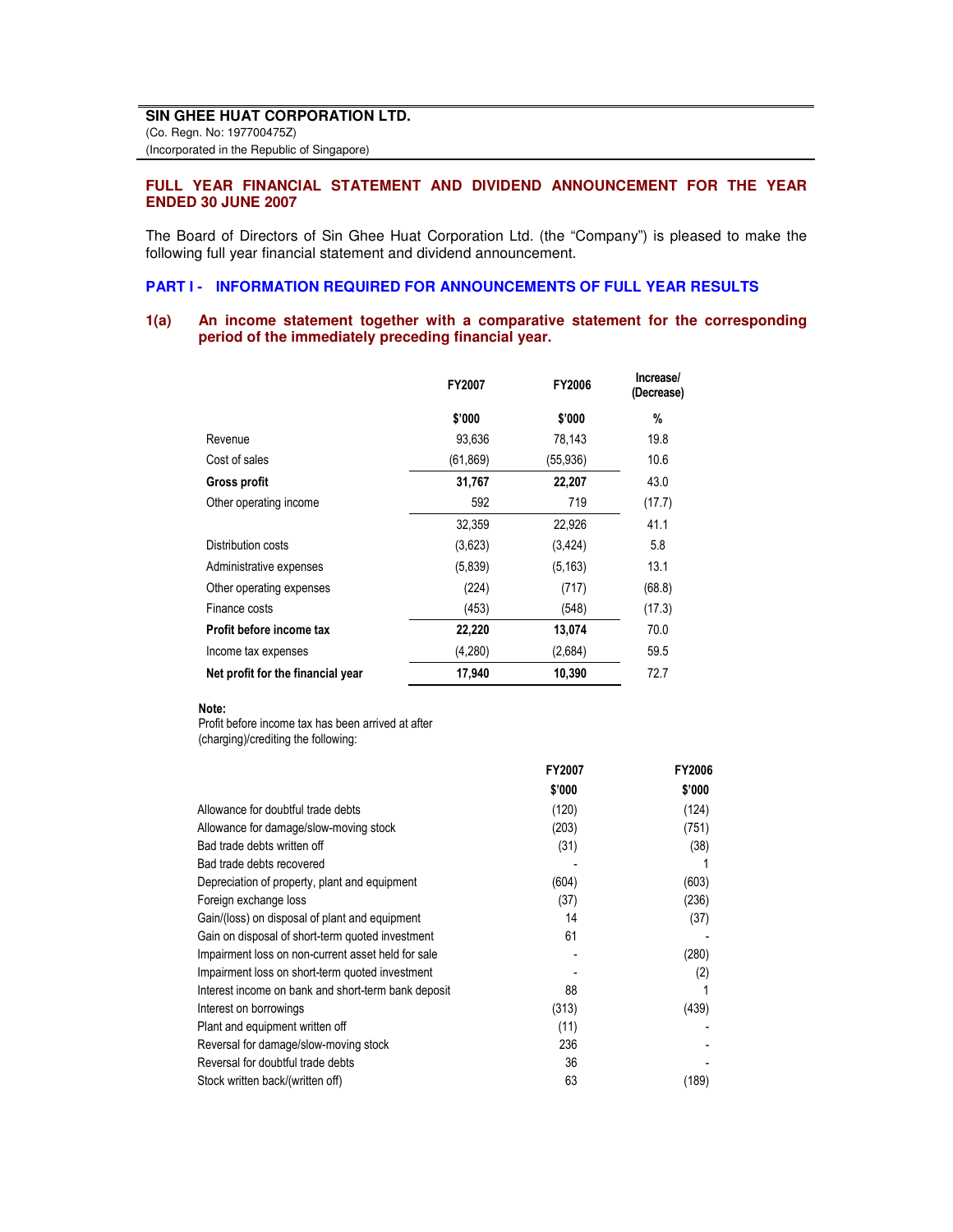#### **1(b)(i) A balance sheet together with a comparative statement as at the end of the immediately preceding financial year.**

|                                                    | 30/06/2007    | 30/06/2006 |
|----------------------------------------------------|---------------|------------|
|                                                    | \$'000        | \$'000     |
| <b>ASSETS</b>                                      |               |            |
| <b>Current assets</b>                              |               |            |
| <b>Stocks</b>                                      | 44,779        | 31,550     |
| Trade receivables                                  | 23,767        | 24,420     |
| Other receivables, deposits and prepayments        | 155           | 382        |
| Short-term quoted investment                       | $\mathcal{N}$ | 9          |
| Cash and cash equivalents                          | 22,897        | 3,607      |
|                                                    | 91,598        | 59,968     |
| Non-current asset held for sale                    |               | 2,520      |
|                                                    | 91,598        | 62,488     |
| <b>Non-current assets</b>                          |               |            |
| Property, plant and equipment                      | 8,428         | 7,927      |
| Deferred income tax assets                         |               | 178        |
| Total non-current assets                           | 8,428         | 8,105      |
| <b>Total assets</b>                                | 100,026       | 70,593     |
| <b>LIABILITIES</b>                                 |               |            |
| <b>Current liabilities</b>                         |               |            |
| Trade payables and bills payables                  | 13,559        | 16,416     |
| Other payables                                     | 3,421         | 1,341      |
| Current portion of obligations under hire purchase |               |            |
| contracts                                          | 63            | 80         |
| Current income tax liabilities                     | 4,230         | 3,766      |
|                                                    | 21,273        | 21,603     |
| <b>Non-current liabilities</b>                     |               |            |
| Deferred income tax liabilities                    | 52            |            |
| Provision for loyalty fund                         |               | 1,020      |
| Obligations under hire purchase contracts          |               | 63         |
|                                                    | 52            | 1,083      |
| <b>Total liabilities</b>                           | 21,325        | 22,686     |
|                                                    |               |            |
| <b>NET ASSETS</b>                                  | 78,701        | 47,907     |
| <b>EQUITY</b>                                      |               |            |
| <b>Capital and reserves</b>                        |               |            |
| Share capital                                      | 45,750        | 10,800     |
| Revaluation reserve                                | 1,461         | 877        |
| Retained profits                                   | 31,490        | 36,230     |
| <b>Total equity</b>                                | 78,701        | 47,907     |
|                                                    |               |            |

# Denotes amount less than \$1,000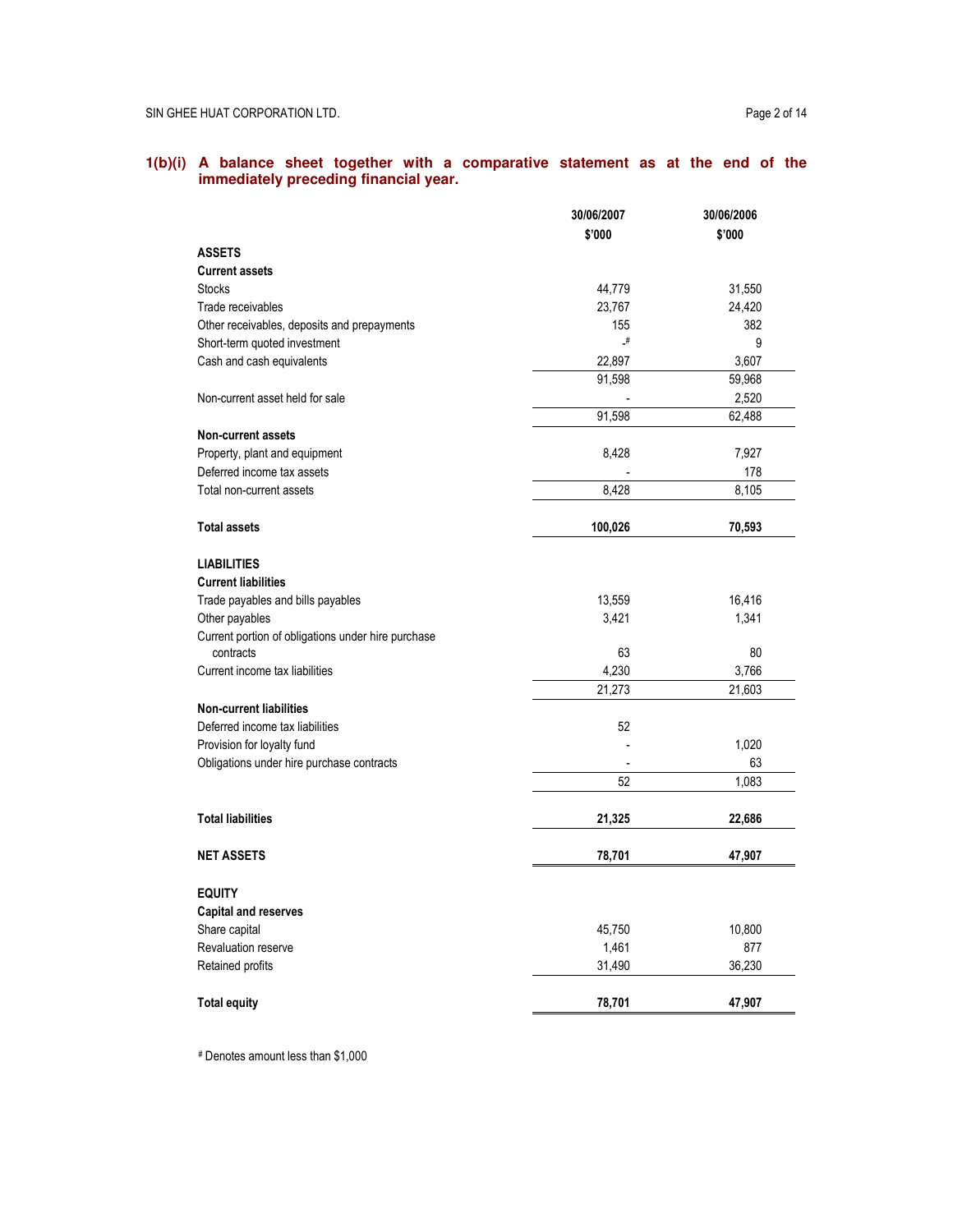## **1(b)(ii) Aggregate amount of the Company's borrowings and debt securities.**

# **Amount repayable in one year or less, or on demand**

| As at 30/06/2007 |           |                | As at 30/06/2006 |
|------------------|-----------|----------------|------------------|
| Secured          | Unsecured | <b>Secured</b> | <b>Unsecured</b> |
| \$'000           | \$'000    | \$'000         | \$'000           |
| 4.982            | 578       | 4.045          | 7,955            |

## **Amount repayable after one year**

| As at 30/06/2007 |                  |                | As at 30/06/2006 |
|------------------|------------------|----------------|------------------|
| <b>Secured</b>   | <b>Unsecured</b> | <b>Secured</b> | Unsecured        |
| \$'000           | \$'000           | \$'000         | \$'000           |
|                  |                  |                |                  |
|                  | -                |                | -                |

## **Details of any collateral**

As at 30 June 2007, the Company's secured borrowings consist of bills payables and obligation under hire purchase contracts.

The banking facilities were secured by (a) legal mortgage of the Company's freehold premises and leasehold properties, and (b) joint and several personal guarantees from certain directors and executive officers. The obligation under hire purchase contracts were secured by the leased assets.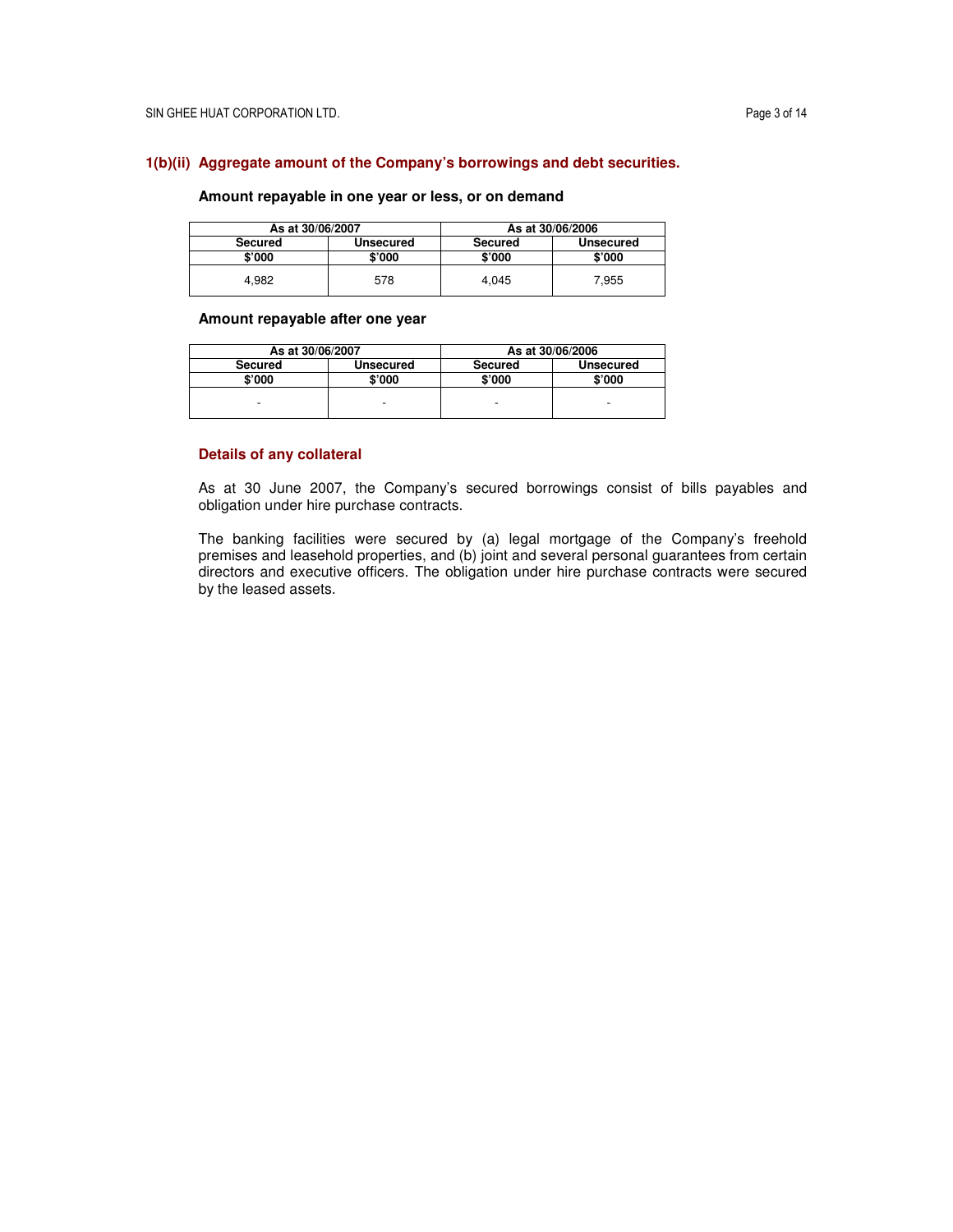#### **1(c) A cash flow statement together with a comparative statement for the corresponding period of the immediately preceding financial year.**

|                                                              | FY2007    | FY2006   |
|--------------------------------------------------------------|-----------|----------|
|                                                              | \$'000    | \$'000   |
| Cash flows from operating activities                         |           |          |
| Profit before income tax                                     | 22,220    | 13,074   |
| Adjustments for:                                             |           |          |
| Depreciation of property, plant and equipment                | 604       | 603      |
| (Gain)/ loss on disposal of property, plant and equipment    | (14)      | 37       |
| Gain on disposal of investment properties                    |           | (307)    |
| Gain on disposal of short-term quoted investment             | (61)      |          |
| Interest expense                                             | 322       | 448      |
| Interest income                                              | (88)      | (1)      |
| Impairment loss on non-current asset held for sale           |           | 280      |
| Impairment loss in value on short-term quoted investment     |           | 2        |
| Plant and equipment write off                                | 11        |          |
| Operating cash flows before working capital changes          | 22,994    | 14,136   |
| <b>Stocks</b>                                                | (13, 229) | (432)    |
| Trade receivables                                            | 653       | (7, 547) |
| Other receivables, deposits and prepayments                  | 227       | (156)    |
| Trade payables and bills payables                            | (2,857)   | 1,781    |
| Other payables                                               | 1,804     | (2, 162) |
| Cash generated from operations                               | 9,592     | 5,620    |
| Interest received                                            | 88        | 1        |
| Interest paid                                                | (322)     | (448)    |
| Income tax paid                                              | (3,586)   | (2,523)  |
| Net cash generated from operating activities                 | 5,772     | 2,650    |
| Cash flows from investing activities                         |           |          |
| Proceeds from disposal of short-term quoted investment       | 70        |          |
| Proceeds from sales of property, plant and equipment         | 2,534     |          |
| Purchase of property, plant and equipment                    | (531)     | (20)     |
| Net cash generated from/ (used in) investing activities      | 2,073     | (20)     |
| Cash flows from financing activities                         |           |          |
| Proceeds from initial public offering                        | 17,127    |          |
| Initial public offering expenses                             | (1,617)   |          |
| Dividends paid                                               | (3,985)   | (235)    |
| Repayment of hire purchase obligations                       | (80)      | (103)    |
| Net cash generated from/ (used in) financing activities      | 11,445    | (338)    |
| Net increase in cash and cash equivalents                    | 19,290    | 2,292    |
| Cash and cash equivalents at beginning of the financial year | 3,607     | 1,315    |
| Cash and cash equivalents at the end of the financial year   | 22,897    | 3,607    |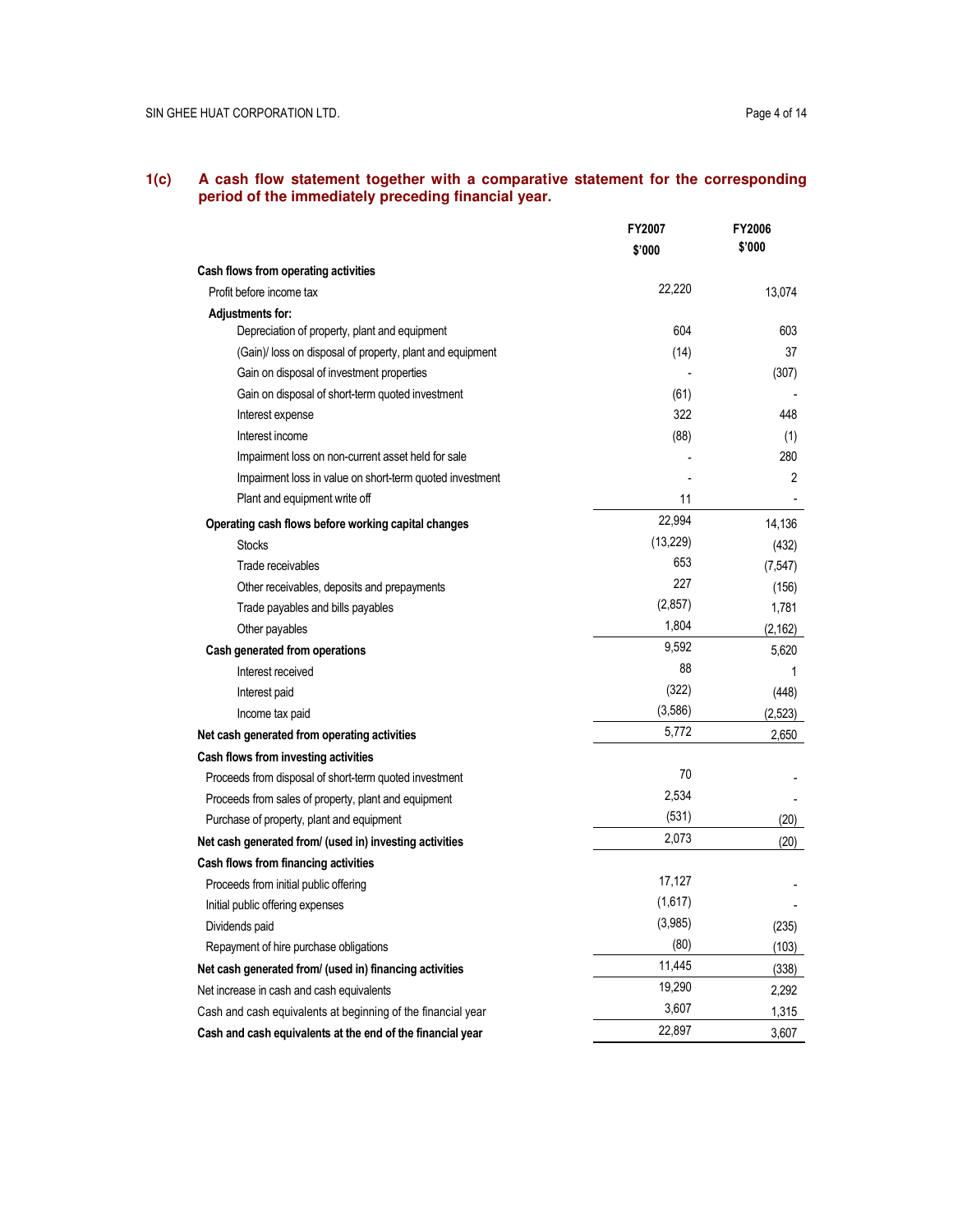# Cash and cash equivalents comprise

| Cash and bank balances  | 7.397  | 3,607 |
|-------------------------|--------|-------|
| Short-term bank deposit | 15.500 |       |
|                         | 22.897 | 3.607 |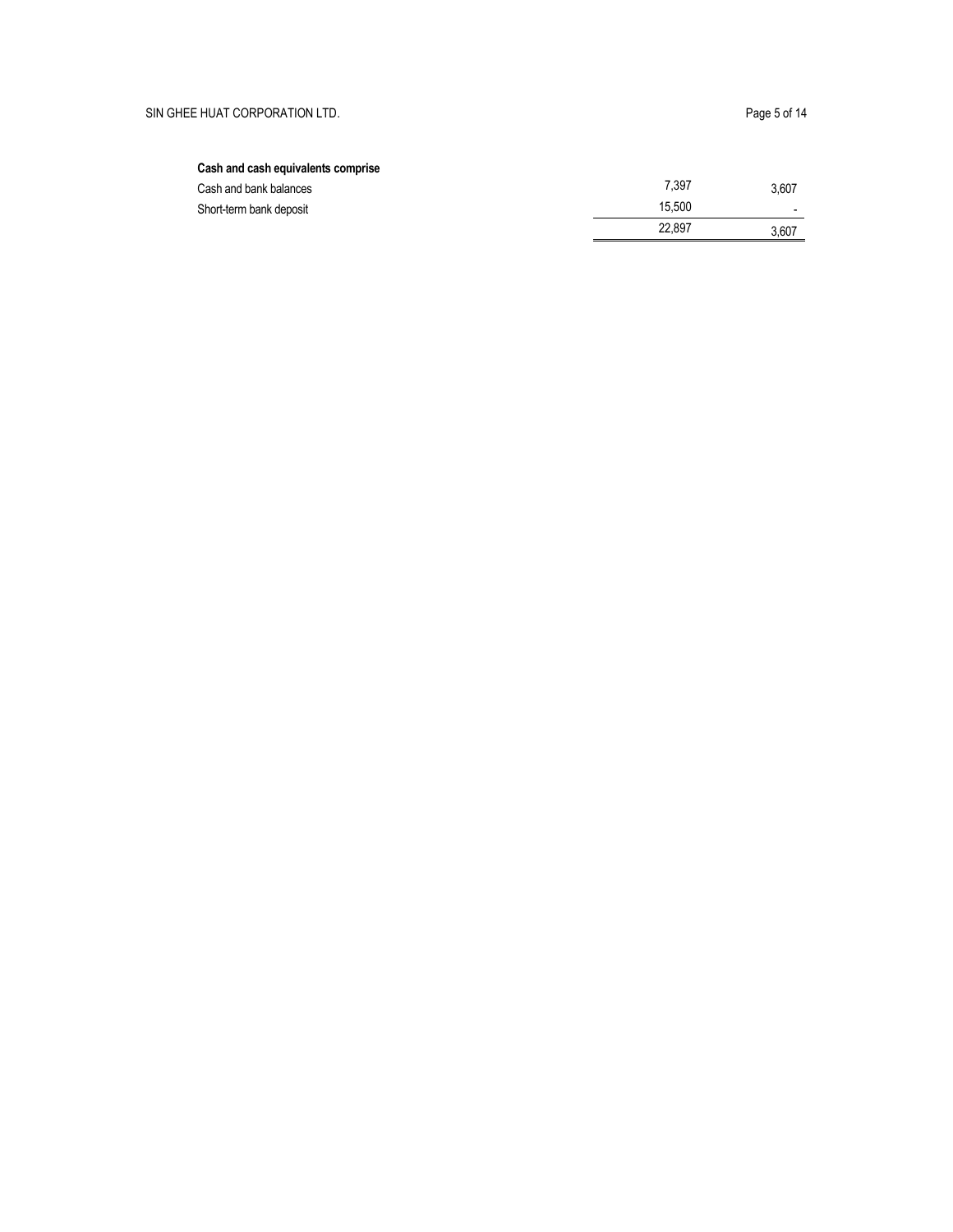# **1(d)(i) A statement (for the issuer) showing either (i) all changes in equity or (ii) changes in equity other than those arising from capitalisation issues and distributions to shareholders, together with a comparative statement for the corresponding period of the immediately preceding financial year.**

|                                                                         | <b>Share</b><br>capital | <b>Revaluation</b><br>reserve | <b>Retained</b><br>profits | Total    |
|-------------------------------------------------------------------------|-------------------------|-------------------------------|----------------------------|----------|
|                                                                         | \$'000                  | \$'000                        | \$'000                     | \$'000   |
| Balance as at 1 July 2005                                               | 1,080                   | 930                           | 46,847                     | 48,857   |
| Issue of shares                                                         | 9,720                   |                               |                            | 9,720    |
| Surplus on revaluation of investment properties                         |                         | 307                           |                            | 307      |
| Reversal of revaluation reserve on disposal of investment<br>properties |                         | (307)                         |                            | (307)    |
| Revaluation reserve transferred to retained profits                     |                         | (53)                          | 53                         |          |
| Interim dividends                                                       |                         |                               | (21,060)                   | (21,060) |
| Net profit for the financial year                                       |                         |                               | 10,390                     | 10,390   |
| Balance as at 30 June 2006                                              | 10,800                  | 877                           | 36,230                     | 47,907   |
| Interim dividend*                                                       |                         |                               | (22,680)                   | (22,680) |
| Issue of shares                                                         | 19,440                  |                               |                            | 19,440   |
| Issue of new shares pursuant to initial public offering                 | 17,127                  |                               |                            | 17,127   |
| Initial public offering expenses                                        | (1,617)                 |                               |                            | (1,617)  |
| Surplus on revaluation of freehold premises                             |                         | 584                           |                            | 584      |
| Net profit for the financial year                                       |                         |                               | 17,940                     | 17,940   |
| Balance as at 30 June 2007                                              | 45,750                  | 1,461                         | 31,490                     | 81,701   |

\*A special dividend of \$2.625 per ordinary share, less income tax of 20%.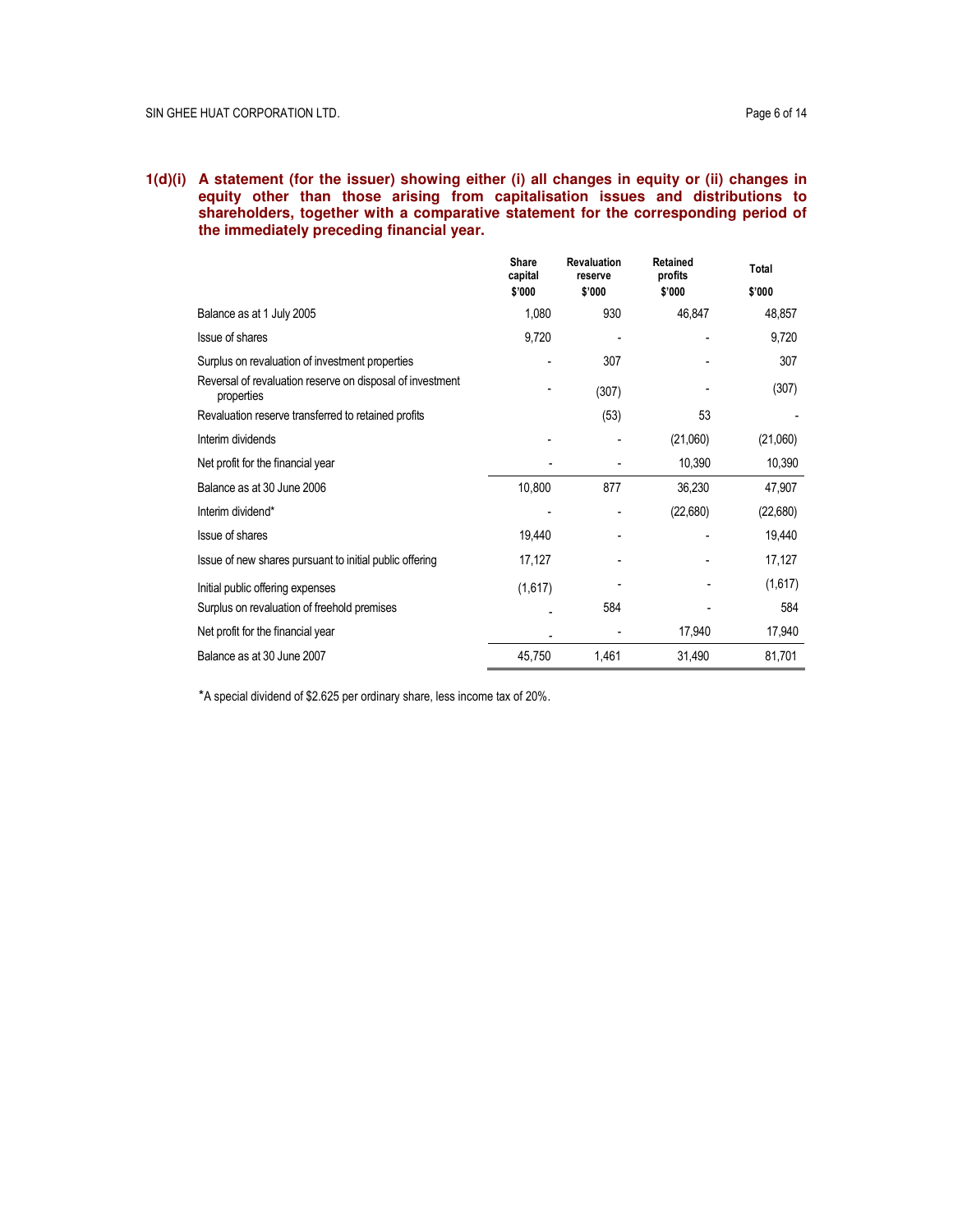**1(d)(ii) Details of any changes in the company's share capital arising from rights issue, bonus issue, share buy-backs, exercise of share options or warrants, conversion of other issues of equity securities, issue of shares for cash or as consideration for acquisition or for any other purpose since the end of the previous period reported on. State also the number of shares that may be issued on conversion of all the outstanding convertibles as at the end of the current financial period reported on and as at the end of the corresponding period of the immediately preceding financial year.** 

Save for the sub-division of each ordinary share in the capital of the Company into 5.625 ordinary shares on 25 September 2006 and the issue of 51,900,000 new ordinary shares on 6 June 2007 pursuant to the initial public offering of the Company, there were no changes in the share capital of the Company since 30 June 2006.

There were no outstanding convertibles as at 30 June 2007 and 30 June 2006.

## **2. Whether the figures have been audited or reviewed and in accordance with which auditing standard or practice.**

The figures in respect of the financial year ended 30 June 2007 have not been audited or reviewed.

## **3. Where the figures have been audited or reviewed, the auditors' report (including any qualifications or emphasis of a matter).**

Not applicable.

#### **4. Whether the same accounting policies and methods of computation as in the issuer's most recently audited annual financial statements have been applied.**

The Company has adopted the same accounting policies and methods of computation in the financial statements for the current financial year as compared with the audited financial statements for the financial year ended 30 June 2006 except for the adoption of the new and revised Financial Reporting Standards ("FRS"), which became effective for the financial year beginning on or after 1 July 2006. The adoption of these new and revised FRS did not give rise to any significant changes to the financial statements.

### **5. If there are any changes in the accounting policies and methods of computation, including any required by an accounting standard, what has changed, as well as the reasons for, and the effect of, the change.**

Save as disclosed in paragraph 4 above, there were no changes in the accounting policies and methods of computation.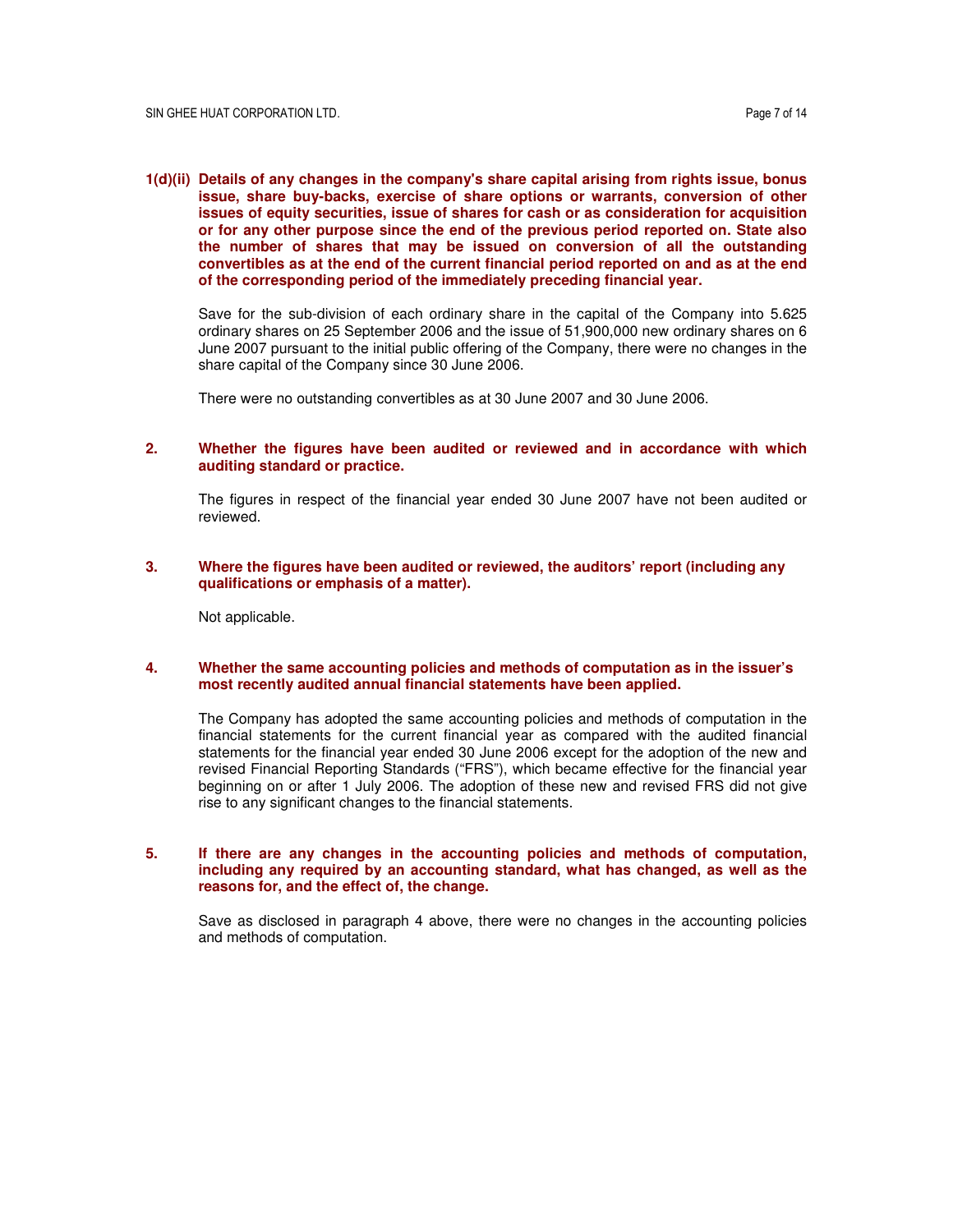## **6. Earnings per ordinary share of the Company for the current financial period reported on and the corresponding period of the immediately preceding financial year, after deducting any provision for preference dividends.**

|                                                                  | <b>FY2007</b> | <b>FY2006</b> |
|------------------------------------------------------------------|---------------|---------------|
| Earnings per ordinary share of the Company (in cents):           |               |               |
| (a) Based on weighted average number of ordinary shares in issue | 12.0          | 138.4         |
| (b) On a fully diluted basis                                     | 12.0          | 138.4         |
| Weighted average number of ordinary shares in issue              | 149.845.068   | 7.508.900#    |

# The weighted average number of ordinary shares in issue in FY2006 takes into account the sub-division of each ordinary share into 5.625 ordinary shares on 25 September 2006.

## **7. Net asset value (for the issuer and Company) per ordinary share based on issued share capital of the issuer at the end of the:**

- **(a) current financial period reported on; and**
- **(b) immediately preceding financial year.**

|                                                                                                               | As at 30/06/2007 | As at 30/06/2006 |
|---------------------------------------------------------------------------------------------------------------|------------------|------------------|
| Net asset value per ordinary share based on issued share<br>capital at the end of the financial year (cents): | 35.5             | 78.9             |
| Number of ordinary shares                                                                                     | 222.000.000      | 60.750.000       |

- **8. A review of the performance of the Company, to the extent necessary for a reasonable understanding of the Company's business. It must include a discussion of the following:** 
	- **(a) any significant factors that affected the turnover, costs, and earnings of the Company for the current financial period reported on, including (where applicable) seasonal or cyclical factors; and**
	- **(b) any material factors that affected the cash flow, working capital, assets or liabilities of the Company during the current financial period reported on.**

### **Revenue**

Revenue increased by \$15.5 million or 19.8%, from \$78.1 million in FY2006 to \$93.6 million in FY2007. The increase in revenue was due mainly to the increase in selling prices. The increase in the average unit selling price was led by the general increase in stainless steel prices.

# **Gross Profit**

Gross profit increased by \$9.6 million or 43.0%, from \$22.2 million in FY2006 to \$31.8 million in FY2007. The increase was due mainly to the increase in revenue. Gross profit margin increased from approximately 28.4% in FY2006 to approximately 33.9% in FY2007. The increase in gross profit margin was due mainly to an increase in selling prices. The Company was able to benefit from stocks purchased earlier at lower prices as general stainless steel prices continued to trend upwards during FY2007.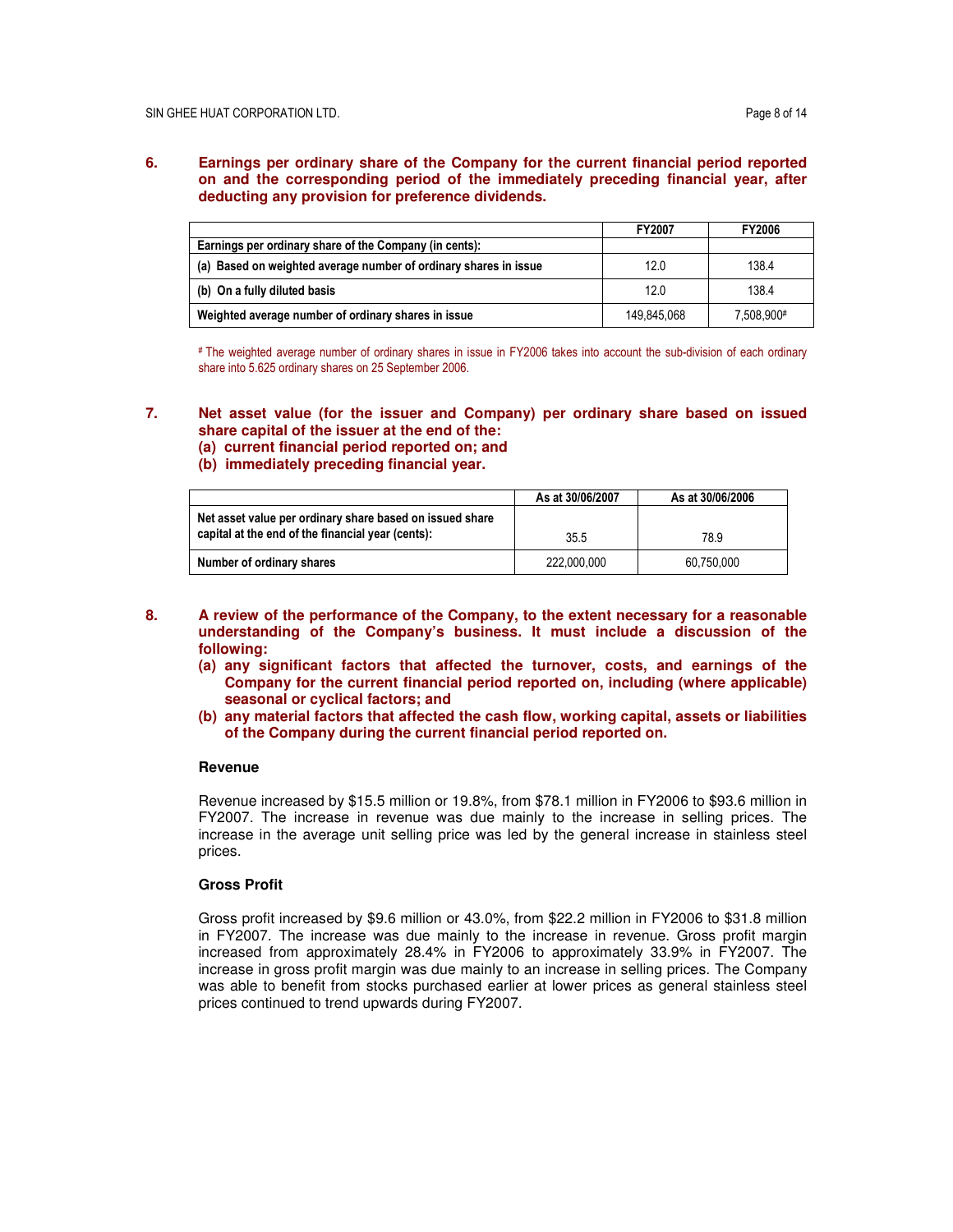### **Profit before income tax**

Profit before income tax increased by \$9.1 million or 70.0%, from \$13.1 million in FY2006 to \$22.2 million in FY2007, due mainly to the increase in gross profit. The decrease in other operating expenses of \$0.5 million or 68.8%, from \$0.7 million in FY2006 to \$0.2 million in FY2007, as a result of reduction in foreign exchange loss and an one-off impairment loss on non-current asset held for sale which did not occur in FY2007, also contributed to the increase in profit before income tax. Profit before income tax margin increased from 16.7% in FY2006 to 23.7% in FY2007, due mainly to the increase in gross profit margin.

#### **Income tax expenses**

Income tax expenses increased by \$1.6 million or 59.5%, from \$2.7 million in FY2006 to \$4.3 million in FY2007. The effective tax rate of 19.3% was higher than the corporate tax rate of 18% for year of assessment 2008, due mainly to deferred income tax expense.

### **Cash flow and working capital**

The Company continued to enjoy positive cash flow and working capital. Net cash generated from operating activities increased by \$3.1 million or 114.8%, from \$2.7 million in FY2006 to \$5.8 million in FY2007, while net proceeds from the issue of new ordinary shares pursuant to its initial public offering (after deducting issue expenses of \$1.6 million) accounted for a further \$15.5 million cash infusion.

Stocks increased by \$13.2 million or 41.8%, from \$31.6 million in FY2006 to \$44.8 million in FY2007. The increase in stocks was due mainly to the increase in the cost of stainless steel products as a result of a general increase in stainless steel prices.

Despite the increase in revenue, trade receivables decreased by \$0.6 million or 2.5%, from \$24.4 million in FY2006 to \$23.8 million in FY2007. The decrease in trade receivables was due mainly to more stringent credit management.

Trade and bills payables decreased by \$2.8 million or 17.1%, from \$16.4 million in FY2006 to \$13.6 million in FY2007. The decrease in trade and bills payables was due mainly to lower utilization of trade facilities in line with more efficient cash management.

Other payables increased by \$2.1 million or 61.5%, from \$1.3 million in FY2006 to \$3.4 million in FY2007. The increase was due mainly to accruals for staff bonuses, including the performance bonuses mentioned in the prospectus dated 28 May 2007 issued by the Company in respect of its initial public offering.

## **9. Where a forecast, or a prospect statement, has been previously disclosed to shareholders, any variance between it and the actual results.**

No forecast or prospect statement was previously disclosed.

## **10. A commentary at the date of the announcement of the significant trends and competitive conditions of the industry in which the Company operates and any known factors or events that may affect the Company in the next reporting period and the next 12 months.**

The continued rise in nickel prices to a high in May 2007 had led to an upsurge in the transaction prices of stainless steel in the financial year ended 30 June 2007.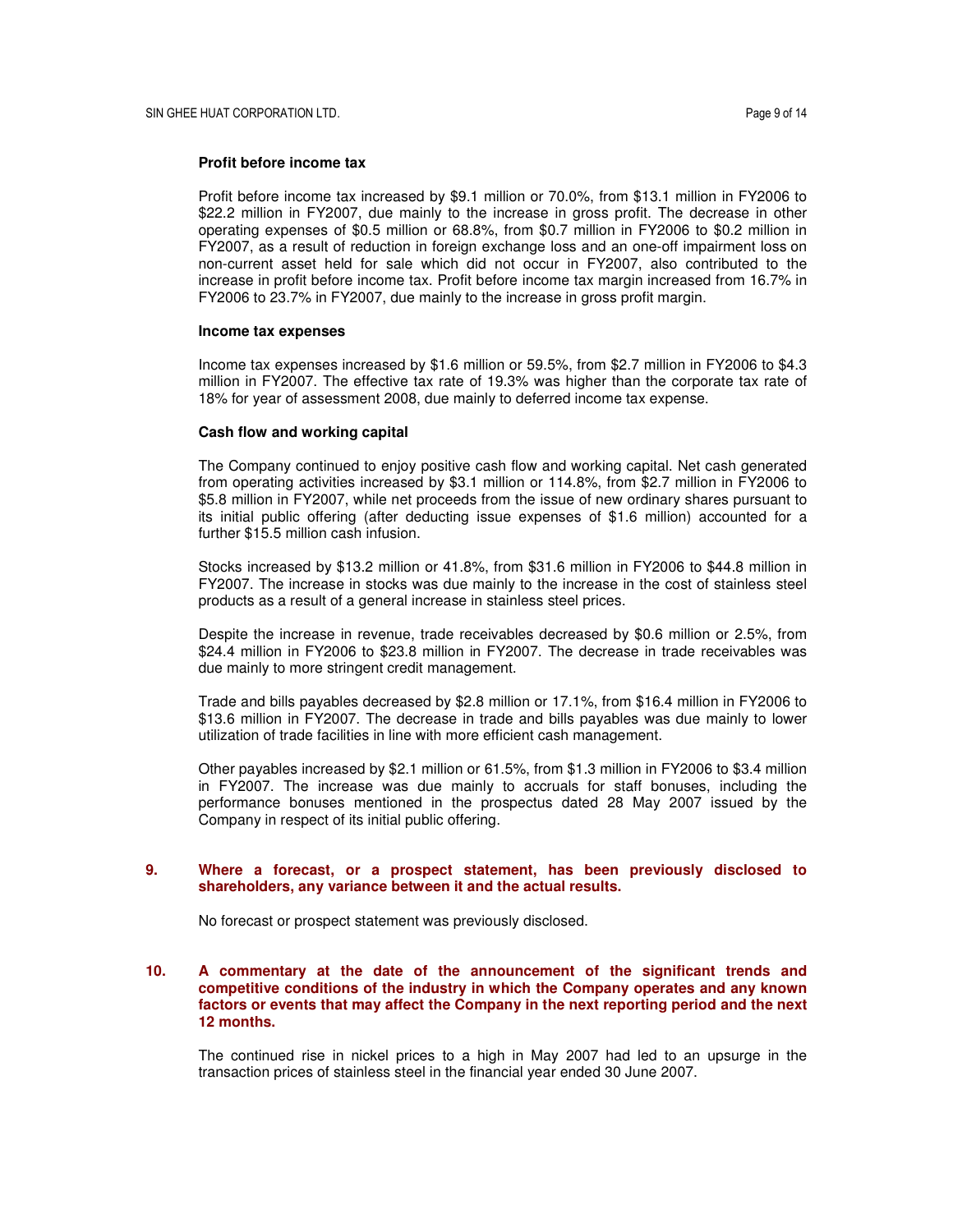The reversal in nickel prices in June 2007 had resulted in a decline in the prices of stainless steel. While stainless steel prices are expected to decline further as mills are expected to concede the decrease in nickel prices to their customers in order to encourage orders, prices are not expected to remain depressed for long, given the number of production cuts announced by stainless steel producers.

Barring any unforeseen circumstances, the Board of Directors is confident that the Company will remain profitable.

## **11. Dividend**

#### **(a) Current Financial Period Reported On**

The Company has paid a dividend as stated below:

| Name of Dividend                  | Special        |
|-----------------------------------|----------------|
| <b>Dividend Type</b>              | Cash           |
| Dividend Amount per Share (Gross) | $$2.625^{(1)}$ |
| <b>Tax Rate</b>                   | 20%            |

(1) The dividend amount per share is computed based on 10,800,000 ordinary shares in issue.

The Board of Directors has proposed a final dividend in respect of the financial year ended 30 June 2007 as stated below:

| <b>Name of Dividend</b>           | Final                 |
|-----------------------------------|-----------------------|
| <b>Dividend Type</b>              | Cash                  |
| Dividend Amount per Share (Gross) | \$0.03 <sup>(1)</sup> |
| l Tax Rate                        | 18%                   |

(1) The dividend amount per share is computed based on 222,000,000 ordinary shares in issue.

#### **(b) Corresponding Period of the Immediately Preceding Financial Year**

The Company has paid the following dividends:

| <b>Name of Dividend</b>           | First interim   | Second interim |
|-----------------------------------|-----------------|----------------|
| <b>Dividend Type</b>              | Cash            | Cash           |
| Dividend Amount per Share (Gross) | $$13.125^{(1)}$ | $$11.25^{(1)}$ |
| <b>Tax Rate</b>                   | 20%             | 20%            |

(1) The dividend amount per share is computed based on 1,080,000 ordinary shares in issue.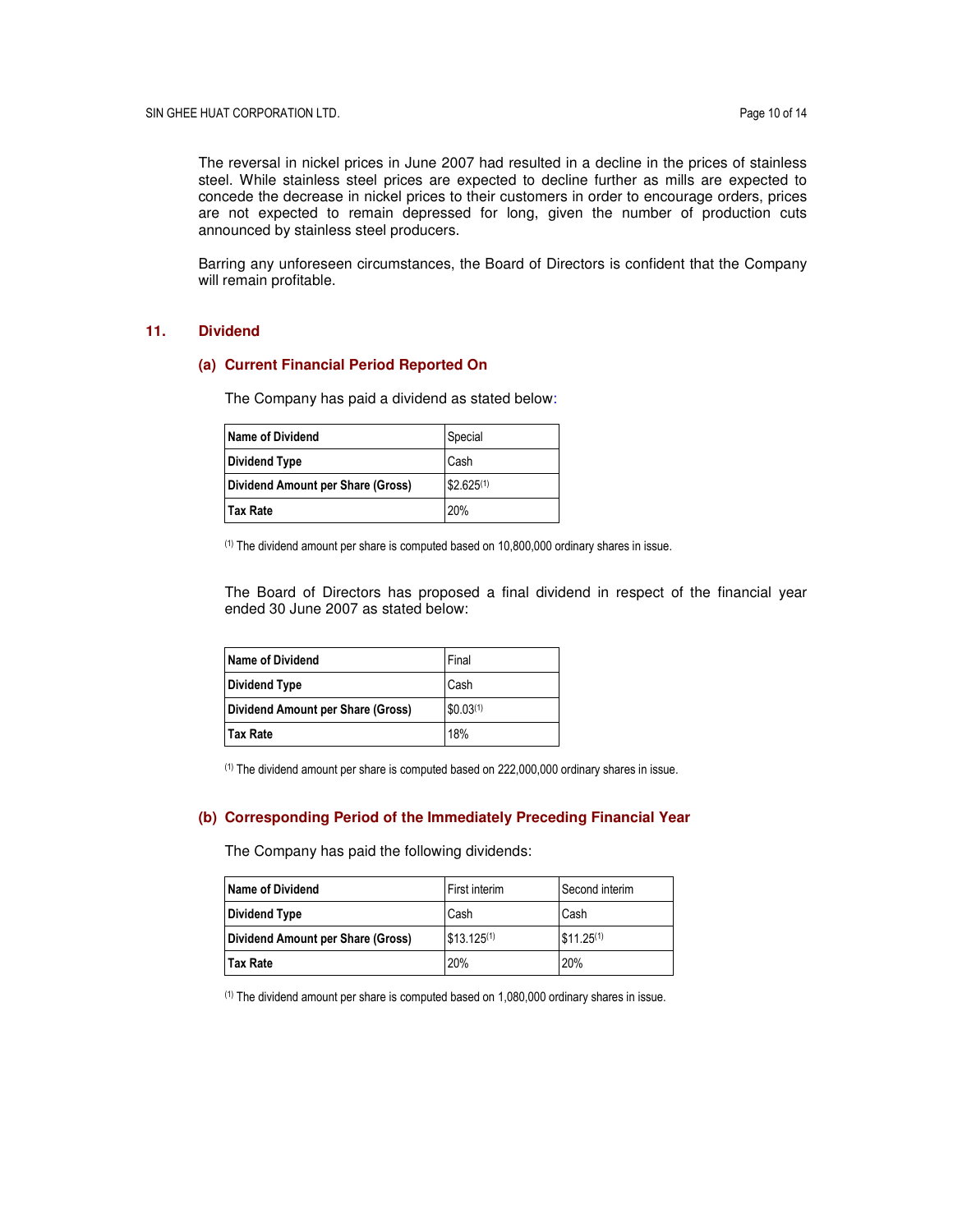# **(c) Date payable**

Subject to shareholders' approval at the forthcoming Annual General Meeting, the final dividend for the financial year ended 30 June 2007 will be paid on 15 November 2007.

#### **(d) Books closure date**

The Register of Members and Register of Transfers of the Company will be closed on 2 November 2007 for the purpose of determining shareholders' entitlements to the final dividend. Registrable transfers received by the Company's Share Registrar, Tricor Barbinder Share Registrar Services, at 8 Cross Street, #11-00, PWC Building, Singapore 048424 up to 5.00 pm on 1 November 2007 will be registered before entitlements to the dividend are determined.

# **12. If no dividend has been declared/recommended, a statement to that effect.**

See paragraph above.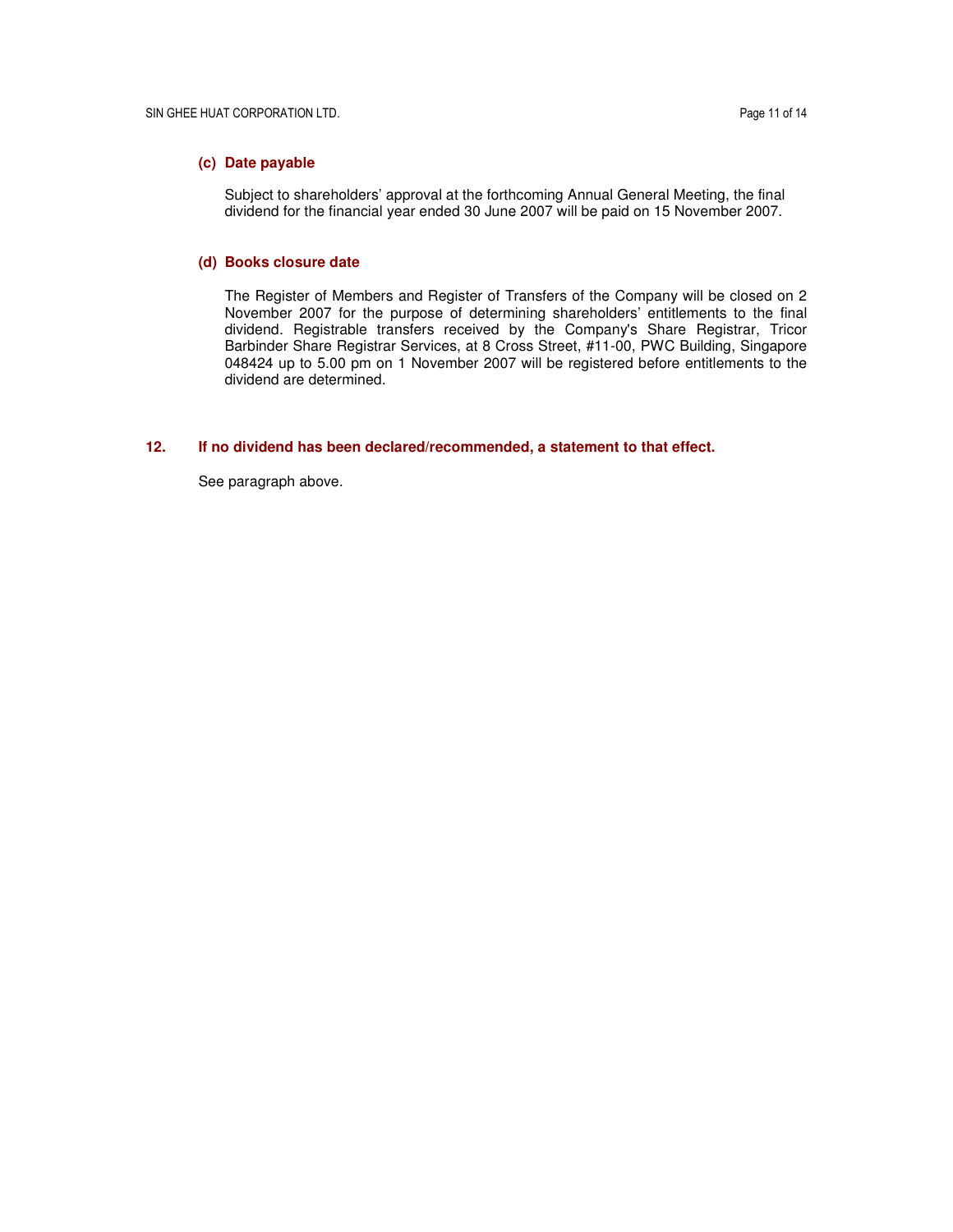# **PART II - ADDITIONAL INFORMATION REQUIRED FOR FULL YEAR ANNOUNCEMENT**

## **13. Segmented revenue and results for business or geographical segments (of the Company) in the form presented in the issuer's most recently audited annual financial statements, with comparative information for the immediately preceding year.**

# **By Business Segment**

| FY2007                                                      | <b>Project sales</b><br>\$'000 | <b>Product sales</b><br>\$'000 | Total<br>\$'000 |
|-------------------------------------------------------------|--------------------------------|--------------------------------|-----------------|
| Revenue                                                     |                                |                                |                 |
| - External                                                  | 62,083                         | 31,553                         | 93,636          |
| Result                                                      |                                |                                |                 |
| Segmental result                                            | 21,580                         | 10,187                         | 31,767          |
| Unallocated costs                                           |                                |                                | (9,686)         |
|                                                             |                                |                                | 22,081          |
| Other operating income                                      |                                |                                | 592             |
| Finance costs                                               |                                |                                | (453)           |
| Profit before income tax                                    |                                |                                | 22,220          |
| Income tax expenses                                         |                                |                                | (4,280)         |
| Net profit for the financial year                           |                                |                                | 17,940          |
| Segment assets                                              | 15,293                         | 8,099                          | 23,392          |
| Unallocated assets                                          |                                |                                | 76,634          |
|                                                             |                                |                                | 100,026         |
|                                                             |                                |                                |                 |
| Segment liabilities - unallocated                           |                                |                                | 21,325          |
|                                                             |                                |                                |                 |
| Other information                                           |                                |                                |                 |
| Capital expenditure - unallocated                           |                                |                                | 531             |
| Depreciation of property, plant and equipment - unallocated |                                |                                | 604             |

| FY2006                                                      | <b>Project sales</b><br>\$'000 | <b>Product sales</b><br>\$'000 | Total<br>\$'000 |
|-------------------------------------------------------------|--------------------------------|--------------------------------|-----------------|
| Revenue                                                     |                                |                                |                 |
| - External                                                  | 48,496                         | 29,647                         | 78,143          |
| Result                                                      |                                |                                |                 |
| Segmental result                                            | 13,418                         | 8,789                          | 22,207          |
| Unallocated costs                                           |                                |                                | (9,304)         |
|                                                             |                                |                                | 12,903          |
| Other operating income                                      |                                |                                | 719             |
| Finance costs                                               |                                |                                | (548)           |
| Profit before income tax                                    |                                |                                | 13,074          |
| Income tax expenses                                         |                                |                                | (2,684)         |
| Net profit for the financial year                           |                                |                                | 10,390          |
|                                                             |                                |                                |                 |
| Segment assets                                              | 15,548                         | 8,819                          | 24,367          |
| Unallocated assets                                          |                                |                                | 46,226          |
|                                                             |                                |                                | 70,593          |
|                                                             |                                |                                |                 |
| Segment liabilities - unallocated                           |                                |                                | 22,686          |
| Other information                                           |                                |                                |                 |
| Capital expenditure – unallocated                           |                                |                                | 20              |
| Depreciation of property, plant and equipment - unallocated |                                |                                | 603             |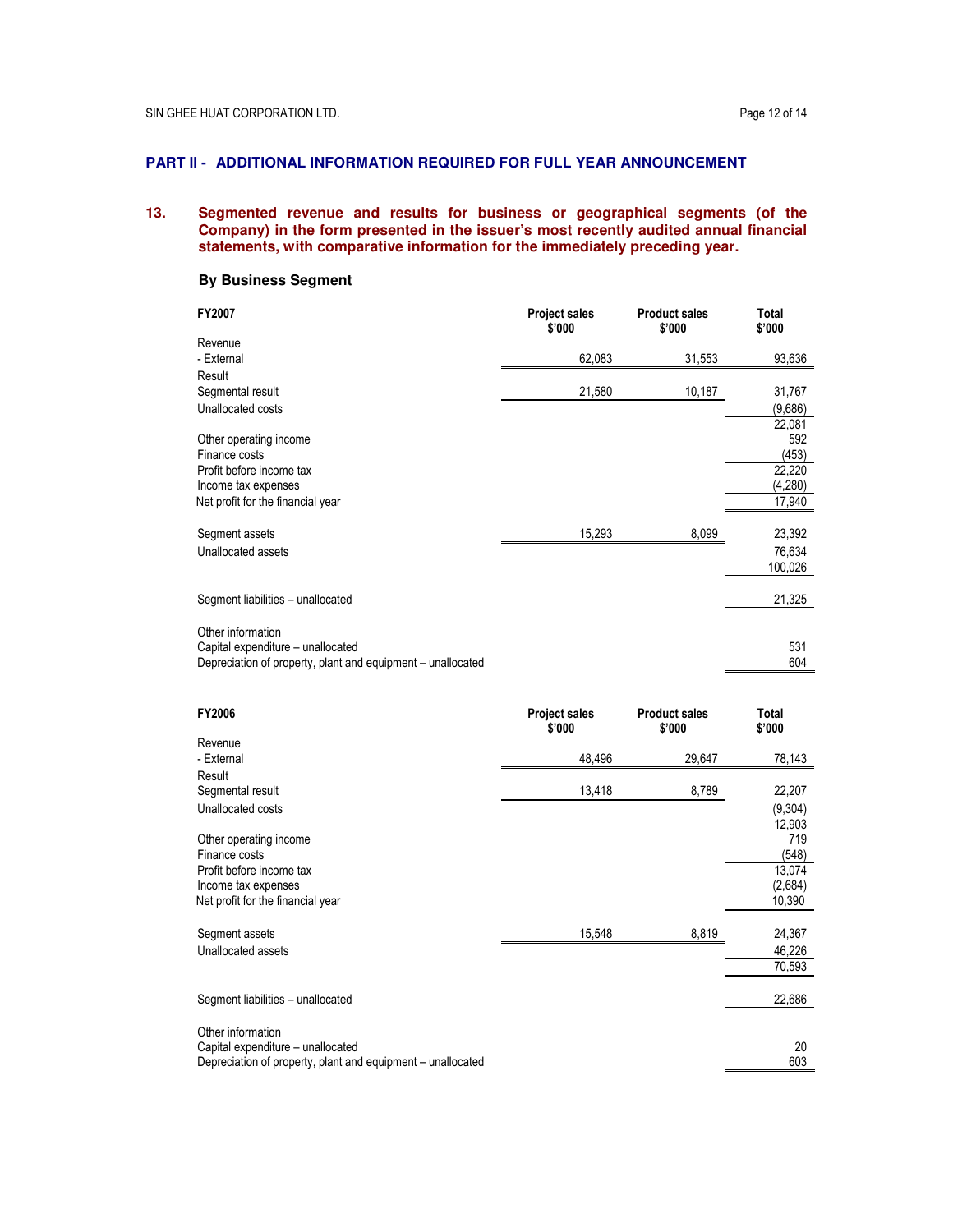# **By Geographical Segment**

Distribution of revenue by geographical markets:

|           | FY2007<br>\$'000 | <b>FY2006</b><br>\$'000 |
|-----------|------------------|-------------------------|
| Singapore | 62.238           | 53,176                  |
| Malaysia  | 12,388           | 11.877                  |
| Others*   | 19.010           | 13.090                  |
|           | 93,636           | 78.143                  |

Assets and capital expenditure by geographical markets:

|           |                        | Carrying amounts of assets |                         | Capital expenditure      |
|-----------|------------------------|----------------------------|-------------------------|--------------------------|
|           | 30 June 2007<br>\$'000 | 30 June 2006<br>\$'000     | <b>FY2007</b><br>\$'000 | <b>FY2006</b><br>\$'000  |
| Singapore | 93.183                 | 63.148                     | 531                     | 20                       |
| Malaysia  | 3,855                  | 3.791                      | ۰                       | $\overline{\phantom{a}}$ |
| Others*   | 2.988                  | 3.654                      | -                       | -                        |
|           | 100.026                | 70.593                     | 531                     | 20                       |

\*Others include countries in Asia Pacific, such as, Indonesia, Thailand and Australia, as well as the Middle East, such as, the United Arab Emirates and Saudi Arabia.

Segment revenue is based on sales to the respective geographical markets, segment assets are based on the origin of the assets while capital expenditure is based on the geographical location of the assets.

# **14. In the review of performance, the factors leading to any material changes in contributions to turnover and earnings by the business or geographical segments.**

There were no material changes in contribution to turnover and earnings by the business or geographical segments.

# **15. A breakdown of sales.**

|                                                          | <b>FY2007</b> | <b>FY2006</b> | Increase/<br>(Decrease) |
|----------------------------------------------------------|---------------|---------------|-------------------------|
|                                                          | \$'000        | \$'000        | %                       |
| Sales reported for first half year                       | 50,001        | 33.302        | 50.1                    |
| Profit after income tax reported for first half year     | 9.601         | 4.010         | 139.4                   |
| Sales reported for second half year                      | 43.635        | 44.841        | (2.7)                   |
| Profit after income tax reported for second half<br>year | 8.339         | 6.380         | 30.7                    |